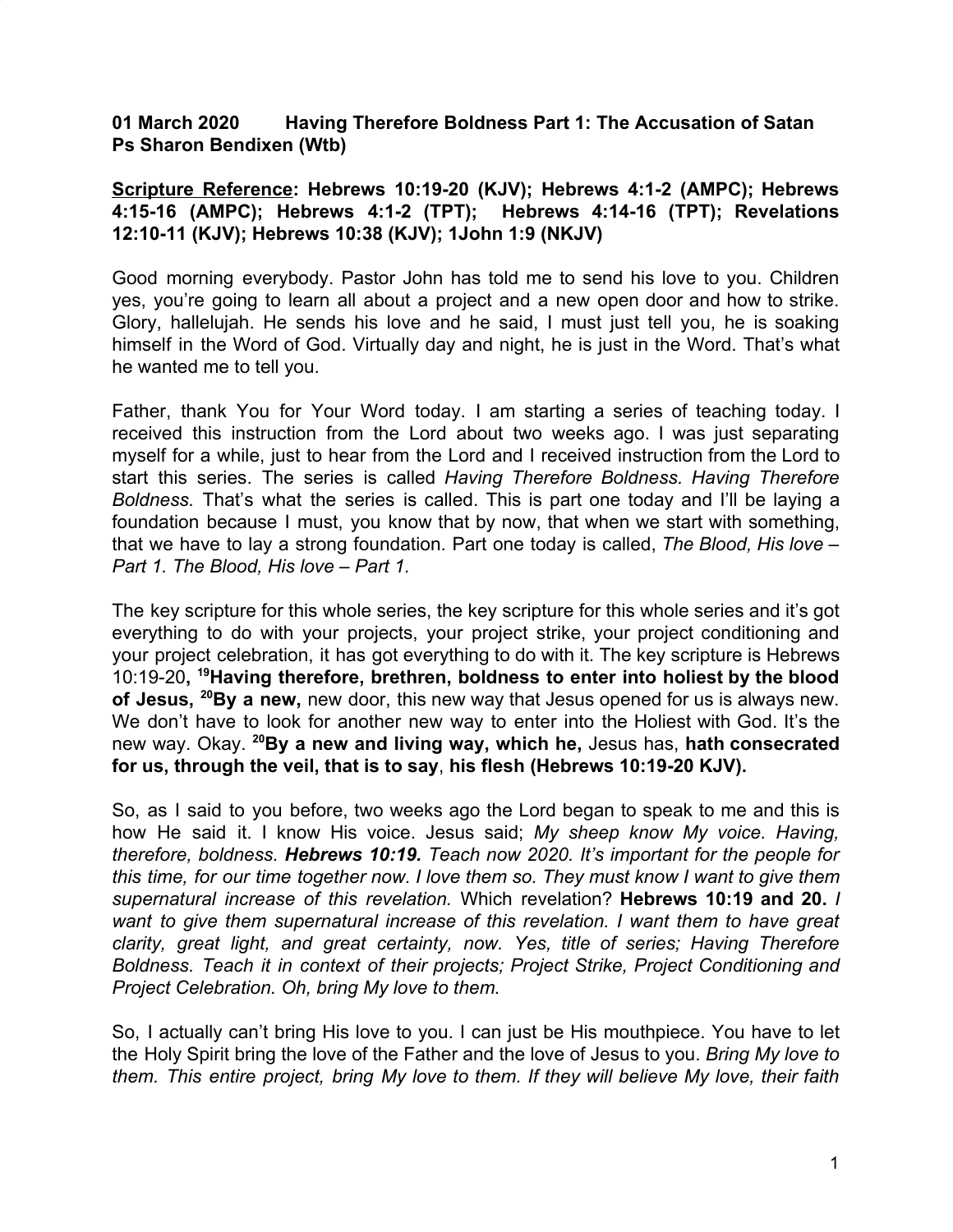*will work for them. Galatians 5:6 says faith works by love*. It works by the love of God that you believe and you receive in your own heart.

Then I began to send some of what Heritage people were experiencing; help me, with this project, help me. What if I'm disappointed? What if my striking brings nothing to me? Supernatural increase for me? God began to show me the questions in the hearts of the Heritage people. For me? Supernatural increase for me? Can it really be my point of contact seed? This is all so new to me. My faith reaching full expression?

He gave me insight into the questions going on in many of your hearts. You haven't taken hold with your whole heart because this is what Pastor John said, listen to this, people;

*I stand before you as a messenger of God.* This is the message he brought to you and I. *I stand before you having heard from my spiritual father and I stand before you as someone who hears from God and I say; the execution of what God has prophesied for supernatural increase is Project Strike, Project Conditioning and Project Celebration. I* tell you this now by the Spirit of God; that if you will flow with God in this year, you will *not recognize yourself when you get to next year because God will make up things for you that you couldn't imagine He would make up for you this year, but you have got to get rid of the spirit of familiarity. Now is your moment to walk through a new door.*

*Don't let the devil lie to you, that even your own familiarity with your own self, with your own familiarity with your own weakness and failures and provide you the excuse to not go forward because it's the same spirit of familiarity. I'm familiar with myself. I know what my self is. I know what my weaknesses are. I know who I am. I know what I'm not capable of doing, what I haven't been able to do and what I am capable and therefore* that's an excuse to not go forward. I want to live with myself, by myself, with all my stuff *that I have for all these years and I've never been able to make progress because I'm so familiar with my own self. You may not be permitted.*

You may not be permitted. You may not be permitted, to use that familiarity to not go forward. You may not be permitted. God's not going to hear it as an excuse anymore because this statement takes the grave clothes off you. He doesn't want to hear. He's going to help you. He's going to help you, but He doesn't want to hear excuses. He's so intent and set on you. His love for you and I, to experience changes in areas, breakthroughs in areas with our strikes, people.

I have been so blessed as I've been speaking and every now and again somebody will just, you know, let something personal just show to me; that's what I'm striking for, Pastor Sharon. I've been so; Lord, I feel the Father's heartbeat for this strike and I've been amazed at what I've heard so far of what's in people's hearts to strike. I'm striking for this thing in my family and this for my mom and dad and this… it's so different for so many of us. That's what Pastor John said! We're not going to give you a book to follow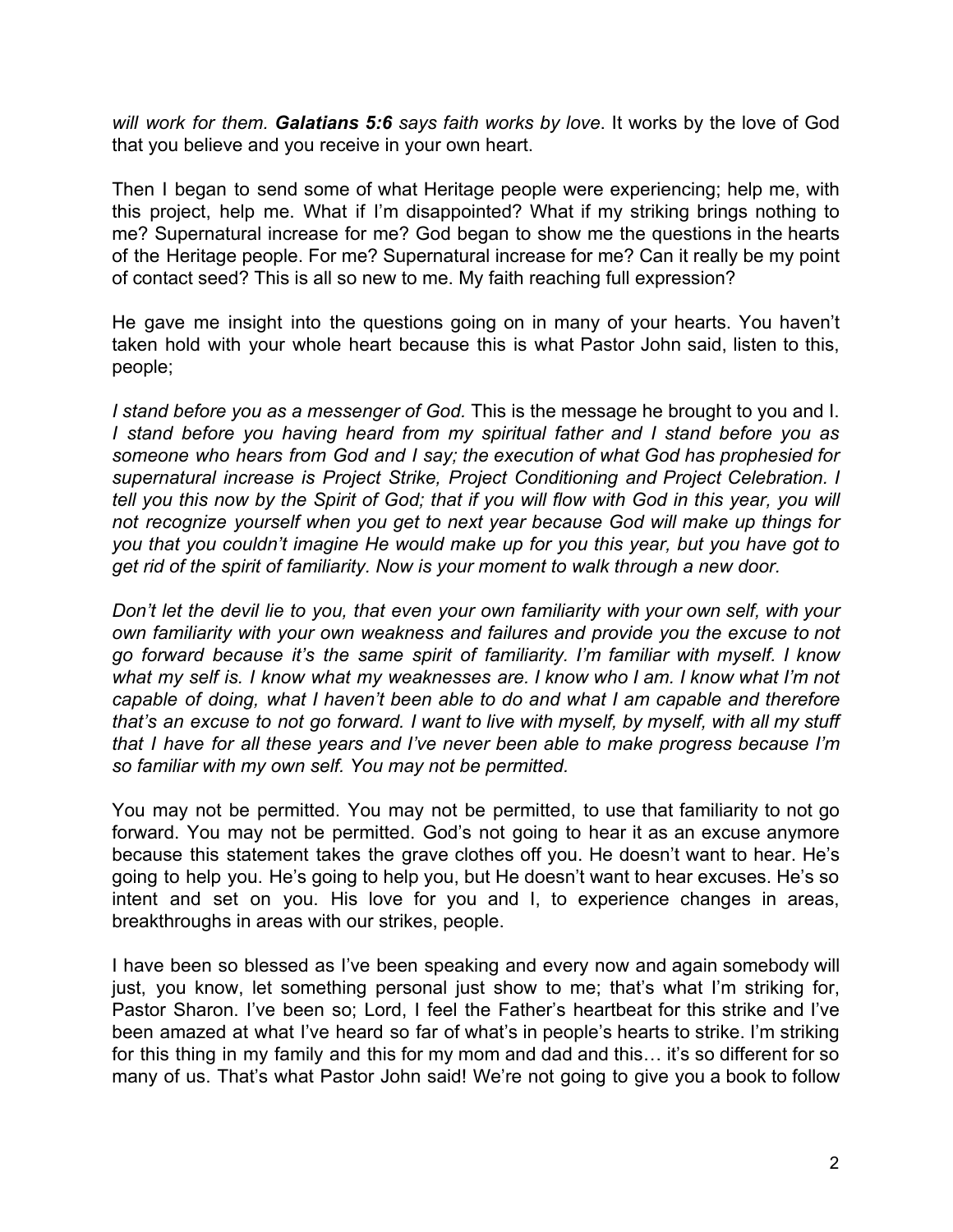here. It's deeply personal. It's personal. This project strike is personal, that's what he said.

Just extracts here; *When you bring your point of contact seed you can't afford to bring your contact seed or you can't afford to bring your strike when you're in faith and you're talking to God, you can't just bump into Jesus, as part of the crowd.*

This is what he said. It's what God was saying through Pastor John. You can't just bump into Jesus as part of the crowd. This is a personal thing. It's a very personal thing. I'm finding my every strike that I've got with God is a deeply personal thing. I'm going through the same things that you go through with logical uncertainty. You think it's any different for me? I may just be more exercised and practised in having lived by faith in this way for longer than you have, but it's a new situation for me and there's new strikes for me. They're deeply personal for me.

I'm going [*gasping*] what? Oh, Lord. You mean I can strike for this? I'm going to! I am not going to allow any familiarity with myself to prevent me from going forward and making progress in this. It's very personal. Your strikes should not be blasé. They should be personal with you in a personal way with Jesus and you and Jesus. He said this; *This is a personal thing. Don't just bump into Jesus as part of the crowd. You've got to touch Jesus. You've got to get the mind of Christ on this. You've got to get the* anointing of God on this. I've got to get what He wants me to get on this. I'm going to *touch His garment.*

I have a piece of His garment, of His anointing in it… that little blue cloth - I've got it! I've got it on me all the time. [*Laughs*] I put it in a place where some ladies keep their cash money. I've got it on me all the time. Every day, that's where it goes - by my heart. Right by my heart. Sorry guys. Alright. *It doesn't matter,* he said, Pastor John, *what didn't happen before. I'm going now.* It doesn't happen what didn't happen before. It doesn't matter what didn't happen for you before. It doesn't matter to me. There are some things that haven't happened for me yet. There are some things that have, but there are some things that haven't happened. It doesn't matter what hasn't happened. I'm going now, for it. I'm going now for it because I am trusting, I'm determined, I have a resolve in me because I choose to have it. I believe His love for me.

Alright. I must move right along. *So, Project Strike,* He said; *John, Project Strike - this is where your victory lies. You've got to push this victory now through 2020. You've got to make ground here like you've never made ground before. Because of twenty years, I'm going to cause a rejoicing and a joy and a celebration to rise up in the people. They are going to be part of the victory. Not just because you are celebrating twenty years, but it's going to elevate the people's praise and joy and peace and you're going to have community and fellowship and it's going to raise people's ability to motivate and inspire each other.* Motivate and inspire each other.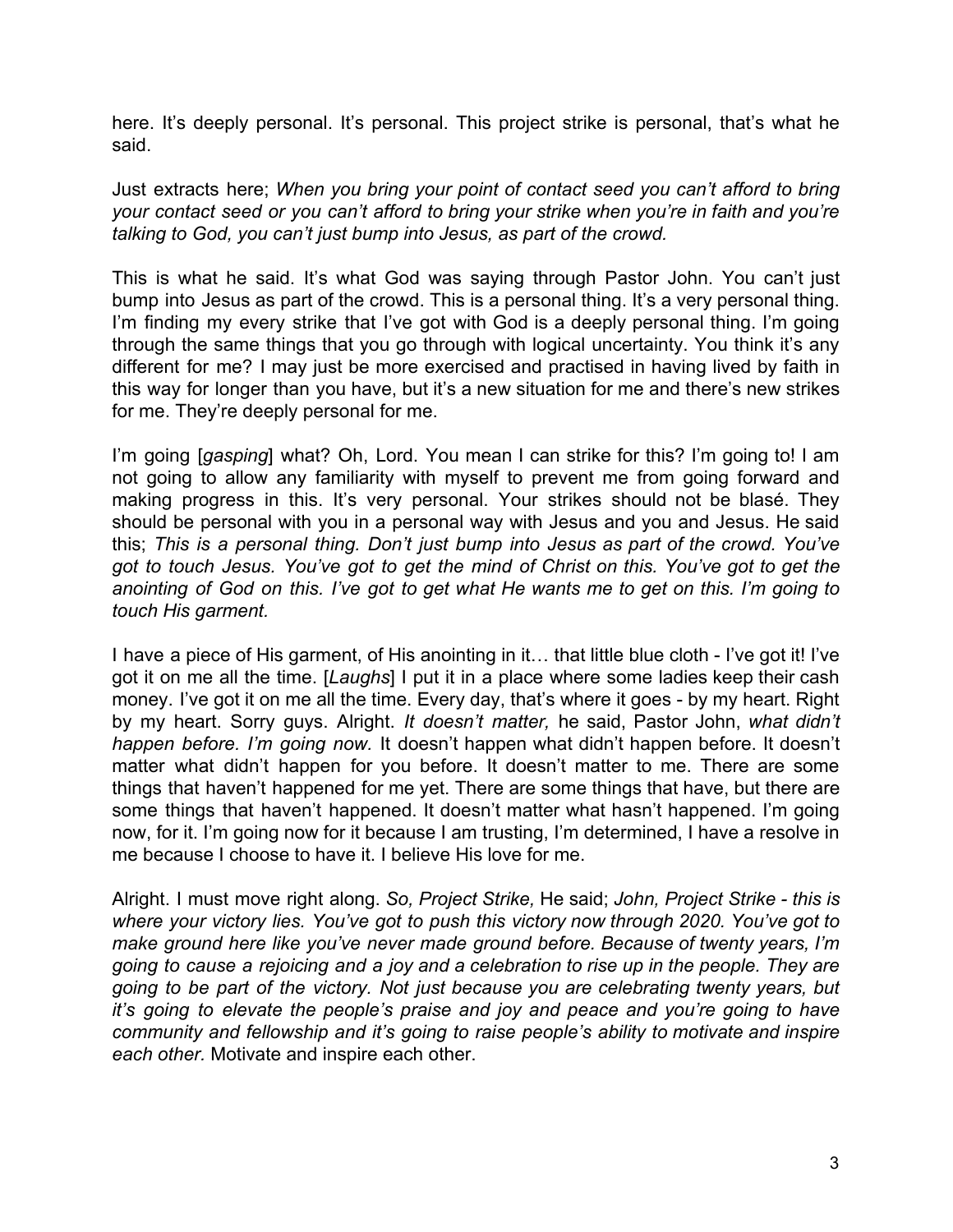You think I'm blessed and at my rest when I've received what I've striked for and you haven't? That's not how it works with God. It's not God's pattern. I can be at rest when you've received yours. That's the pattern with Joshua. That was the pattern with Joshua when they went in to get their promised land. There was three tribes; two and a half tribes that Moses had said, "You can have your inheritance and you can have your things here." Joshua said, "Not until you come over. Not until all your mighty men come over and help your brothers to get their stuff." Hallelujah.

That's who we are together. I am not at rest and at peace just because I am blessed, not until you get what you are striking for. I will do everything in my power this year to help you to strike. I'm not going to stop talking about it. You are going to hear about it from me all the time. So, if you're not deciding yet that you're going get personal with Jesus about what you want changed and what you want to see breakthroughs in, you are going to get tired and tired and tired of me. You're going to sit there and you are going to be jaded because I'm going to keep encouraging you, I am going to keep coming with my activating gift and I'm going to keep telling you - so, are you striking? So, are you striking yet? So, have you even got one strike yet that's got faith in your heart with, have you even got one yet? Hallelujah.

I'm going to do that and we are going to do that with each other. Glory to God. Hallelujah. We are going to stand shoulder to shoulder with each other and go in together. That's the glory of what's happening here. We are going in through the door, through the new door, together.

Yes, I'm not comparing. Yes, those six points that Pastor John brought last week are powerful. No, we are not comparing. Your strike and my strike and even how they may be the same, they might be financial or they might be the same, but how they are going to come about and how it's going to happen for me is going to be so different for you. Hallelujah. There is no need to compare. Hallelujah. We rejoice with those who rejoice. When you've had your strike and there is our rejoice. Glory, glory. The Bible says, "We weep with those who weep." Glory. That's how we are.

That's what the Lord said to me. He gave me this, then; see for how long He has longed for His beloved people to experience supernatural increase. It's not a new thing for His desire to want His people to experience supernatural increase. It's not a new thing. God has just brought it up very strong, new, for now for us for this year. Supernatural increase has been on His mind from the beginning. This is how He gave it to me; see for how long God has longed for His beloved people to experience supernatural increase. It goes right back to the very beginning.

Adam and Eve, increase, I bless you, increase, increase, increase. I give you, I give you seed. I've given you this garden. I've given you land, spiritual territory. I've given it to you, increase, increase. Be blessed. Have dominion, have dominion. Adam and Eve. Abraham then Isaac then Jacob then the Exodus. He saw His people in bondage. "Come, I'm bringing you out of… So that I can bring you into a land where you can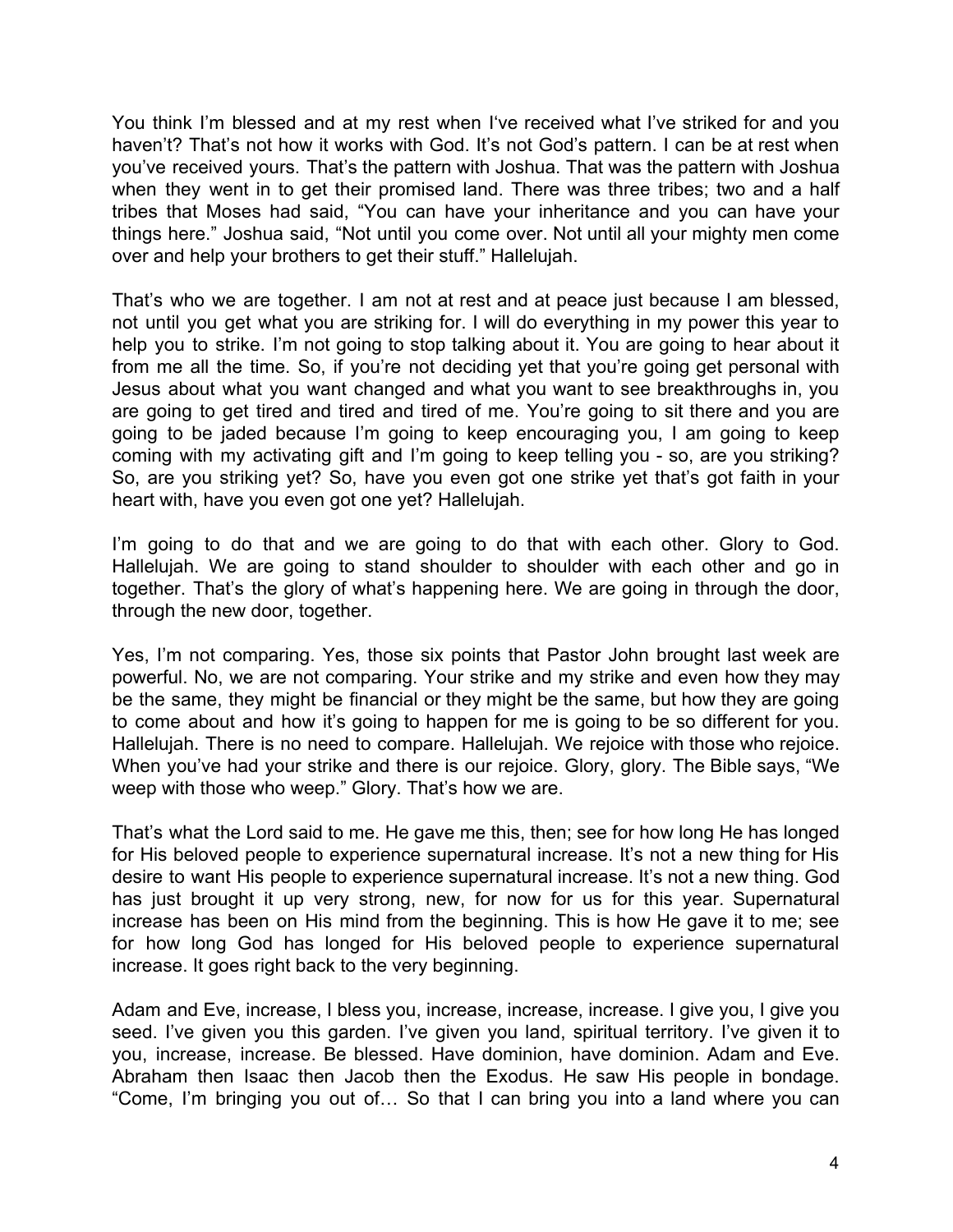increase, where you will not be constrained, retained any longer; where you can trust Me to provide for you everything that is in My heart for you."

Then the Exodus, okay, then Jesus for the Gentiles, He came. Jesus came. People, you know why Jesus came to die? Jesus came to die because man fell. The first Adam fell and mankind fell so far from what God intended for them to have and how He intended for them to live. He had to send Jesus to stop it so that we could begin to rise again, we could begin to ascend into everything that God has for us. God's determination in creation is greater than redemption. Redemption came to stop man's falling further so that God's intention and deliberation from the beginning, we could go back to that. Heart of God; I bless you, I bless you, I bless you. Increase, have dominion. It's why Jesus came.

So, then Jesus for the Gentiles and that is us, we're the Gentiles. Now us, Brother Jerry, Pastor John and Jesus in our day, in our day. From Brother Jerry's word to us, *Your Exodus has begun* and the Lord began to speak to me and tell me, this is a New Testament, New Covenant, Exodus. I'm taking you. I'm taking you out of all of your bondage. Anything and everything that holds you and binds you from all of the goodness I have for you. That's what a new covenant Exodus looks like. It's based on the Blood of Jesus. The old Exodus was based on the blood of bulls and goats. The New Testament, Hebrews says it's a better Testament, stronger Testament because the strength of the Blood and because it's got better promises. Even though the promises of the Old Covenant were powerful, these are better promises because of the strength of the Blood. They're based on the power of the shed Blood of Jesus. He came to shed His blood so that all God's promises could come true for you without... okay I'm jumping ahead of myself now.

Right. So, that's good, good, good news. Hebrews 4:1, Hebrews 4:1 says this, **<sup>1</sup>Therefore while the promise of entering His rest**, the Amplified Bible, Hebrews 4:1 **while the promise of entering His rest still holds and is offered [today], let us be afraid [to distrust it], lest any of you should think he has come too late, or has come short of [reaching] it (Hebrews 4:1 AMPC).**

Don't do that to yourself. Don't think you have come too late and you have come too short, you can't reach it, you can't have the strikes, you can't have the manifestations of marvels and wonders and extraordinary manifestations of God's greatness in your life.

Be afraid to distrust this Word. Be afraid to distrust supernatural increase for you, you, you personally. Be afraid to distrust it. If you distrust it, you will miss it. You will just miss it. You will do the same as the people in the wilderness did with Moses; you'll murmur and grumble and complain and why hasn't it happened like this and why isn't it like that and I'm longing for what was and it was better then and God said, "You don't believe what I said to you, that I'm going take you into the land. You don't believe Me, you don't believe Me."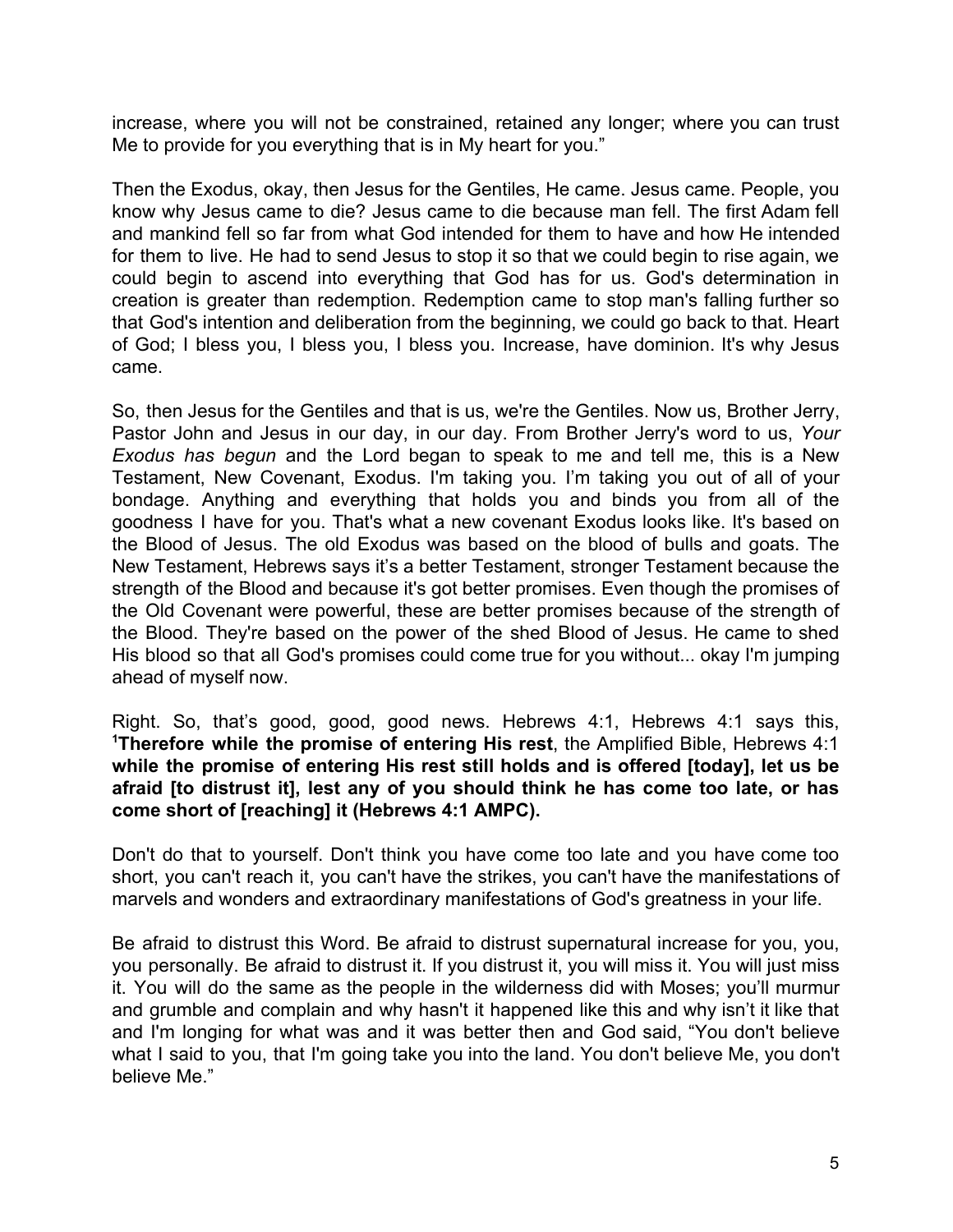**<sup>2</sup>For indeed**, verse 2, look at this, **For indeed we**, we, we, we, we. Can I see all see the we's here today? **<sup>2</sup>we have had the glad tidings the [Gospel of God] proclaimed to us just as truly as [the Israelites of old did when the good news of deliverance from bondage came to them]. (Hebrews 4:2 AMPC)** What is supernatural increase? Deliverance from bondage. God's saying to you; strike for your deliverance from any and every bondage. You ought not to be in any kind of bondage. Jesus' blood paid the price for you to not be in any kind of bondage, mentally, physically, relationally. A child of God ought not to be in any kind of bondage.

**<sup>2</sup>For indeed we have had the glad tidings the [Gospel of God] proclaimed to us just as truly as [the Israelites have old did when the good news of deliverance from bondage came to them],** the good news of deliverance from bondage came to them, **but the message they heard did not benefit them, because it was not mixed with faith (Hebrews 4:2 AMPC).** This message of supernatural increase may quite possibly not benefit you if you do not... in fact, if you do not mix it with faith, if you do not believe it, it will not benefit you. God is urgent. He wants it to benefit you. Forget not one of all His benefits. He is the Mighty Benefactor. He bestows on us the blessing. Hallelujah!

Be afraid to distrust it because it was not mixed with faith by those who heard it. **<sup>15</sup>For we have not a high priest which cannot be touched with the feeling of our infirmities; but was in all points tempted like as we are, yet without sin. (Hebrews 4:15 KJV)** He understands your weaknesses where you are tempted to actually not take hold of this Word. He understands where you are weak - I doubt it, I doubt it, not for me, not for me. I don't think so, I don't think so. Not applicable, not applicable. He understands that. What does it say then? What is your solution here? Verse 16, because He is a sympathetic High Priest and He understands your weaknesses to just doubt, and just, this is what you have to do: **<sup>16</sup>Let us therefore come boldly unto the throne of grace, that we may obtain mercy, and find grace to help in time of need. (Hebrews 4:16 KJV)**

I need help right now, Lord, with this Project Strike. If you have got a cry of your heart that I am not getting hold of this as I know I should, you have to come boldly to God. You have to come boldly to the throne of grace. The Passion Translation says this; Hebrews 4:1, **<sup>1</sup>Now God has offered to us the same promise of entering into His realm of resting in faith. So we must be extremely careful to ensure that we all embrace the fullness of that promise. (Hebrews 4:1 TPT)** You think it is not a promise? It is a promise; supernatural increase, deliverance from bondage, manifestations of My greatness for you, you personally, My child.

But, but, but, but, but... Don't be a goat. Goats but. Goats but. Sheep hear their Master's voice and follow it and follow it and keep following it and keep following it. Don't be a goat! We must be extremely careful to ensure that we all embrace the fullness of that promise and not fail to experience it. We can't just sing about it. We can't just feel good about it on a Sunday during a message. God wants you to experience it and you - He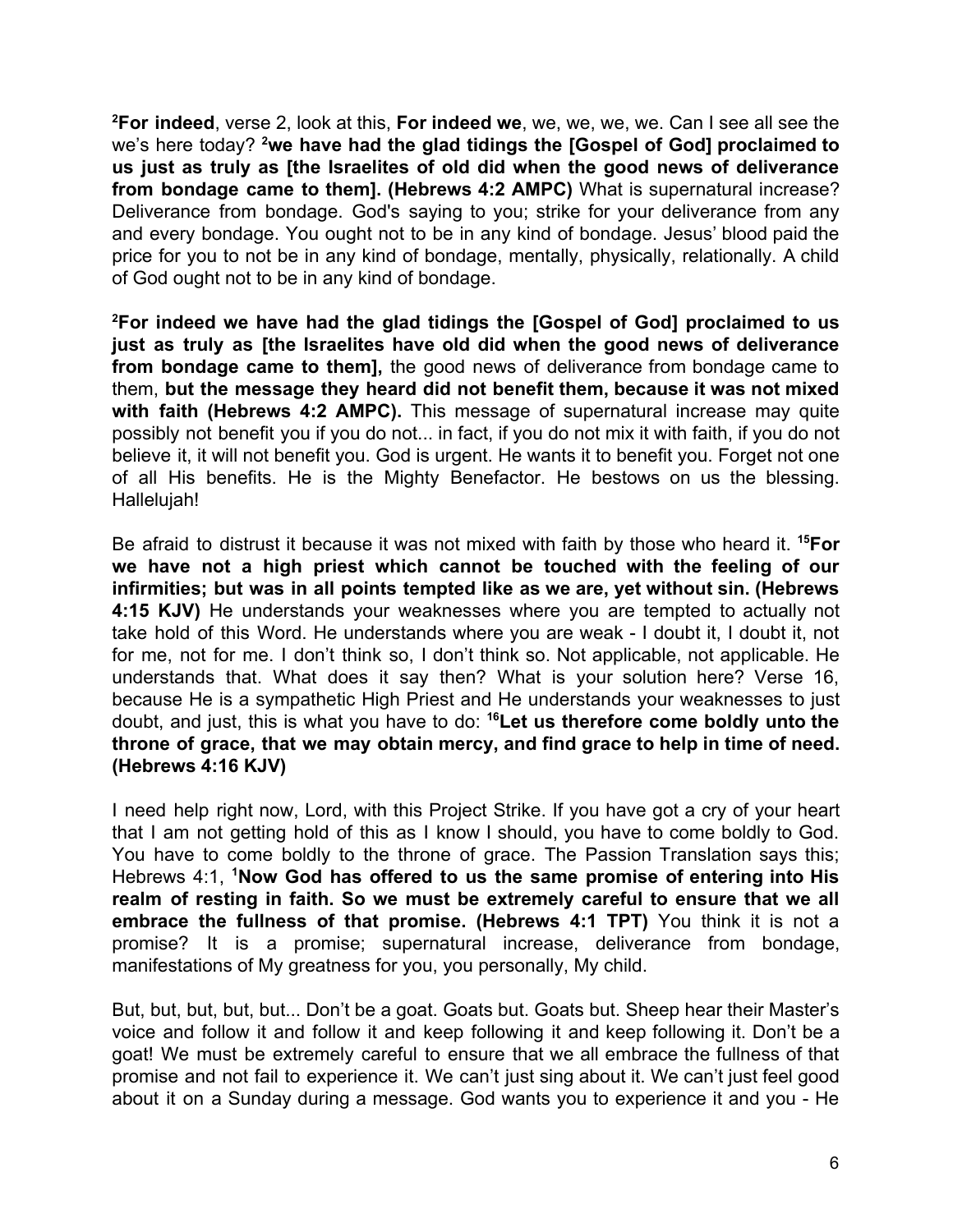wants you to draw near, He wants you to draw near with boldness. He wants you to come boldly to His throne of grace. He wants you to come to Him. He wants you to come to Him. He wants you to come to Him. He wants you to come to Him. The reason Pastor John and I have church is so that you can come to church so that you can learn how to go to Him.

It says here; **<sup>2</sup>For we have heard the good news of deliverance just as they did, yet they didn't join their faith with the Word. Instead what they heard didn't affect them deeply for they doubted (Hebrews 4:2 TPT).** I know, there are many of you sitting here this morning, how do I know it? Well, besides the fact God has shown it to me, I know what my logic can do to me, so I know you are not different to me. I know that I have to deal with doubt. How many times has Pastor John said: "You have to get doubt out!" How do you get it out? With your willfulness. God has given you a will to choose to believe God. As a new creation you can believe, you can believe. Every child of God has got the measure of faith. You can live by your faith. You can trust God in the face of opposition, in the face of contrary circumstances, you can do it just like Abraham. If Abraham could do it and he wasn't even a new creature, you can do it as a new creature. He has given you a new heart. Hallelujah. We are going through a new door with a new Word.

Then verse 14 of the Passion Translation says **<sup>14</sup>So then, we must cling in faith to all we know to be true. For we have a magnificent King-Priest, Jesus Christ, the Son of God, who rose into the heavenly realm for us, and now sympathizes with us in our frailty. <sup>15</sup>He understands humanity, for as a Man, our magnificent King-Priest was tempted in every way just as we are, and conquered sin. (Hebrews 4:14-15 TPT).** That's the truth, that is the truth. Don't philosophize it and imagine this is something else. Jesus had to be baptized with the Holy Spirit. When He was baptized in water, the Holy Spirit came down, the Holy Spirit came to Jesus to help Him to be completely obedient to the Father.

Jesus offered Himself. Jesus offered Himself to God through the eternal Spirit. Jesus could not have gone to the cross without the Holy Spirit, but He had the Holy Spirit. That's why He was without sin. He died and rose again so that we could have the Holy Spirit. You can have the Holy Spirit so you can obey God. You can! You can obey God just like Jesus.

So now we can come. **<sup>16</sup>Now we come,** verse 16, **freely and boldly to where love is enthroned.** He wants you to come to Him so much. He wants you - your heart. Look at this. This is God's heart; He said, "Bring My love to them." I don't know how to bring His love to you other than, you know, I mean, a lot of you know me. I don't know. I can bring my love to you. I guess people that touch me more regularly, I mean, maybe you all do know how much Pastor John and I love you, you know, but God says He wants you to experience His love for yourself. Look at this; **<sup>16</sup>So now we come freely and boldly to where love is enthroned, to receive mercy's kiss. (Hebrews 4:16 TPT)**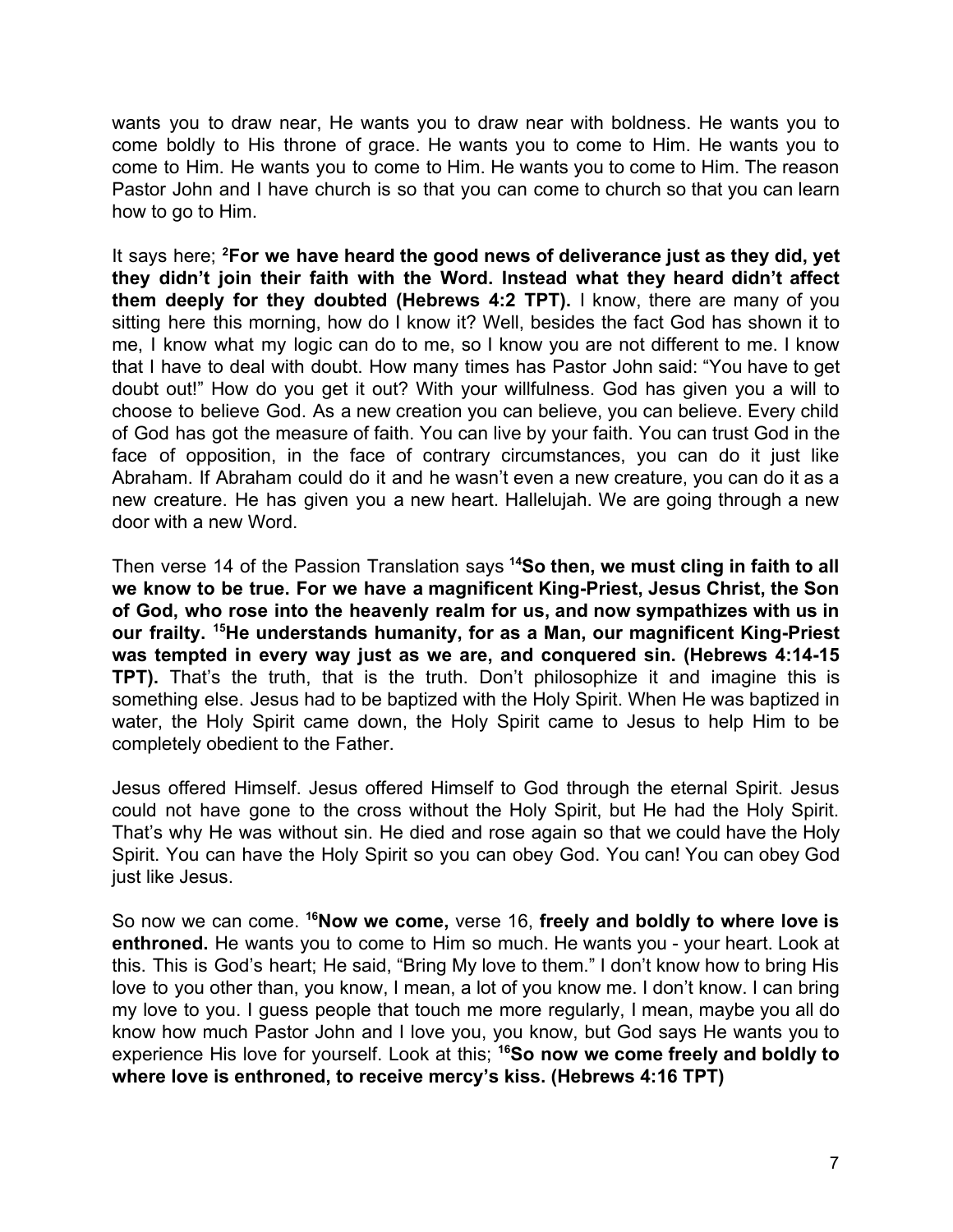This is what I'm going to be teaching you is; how to come into God's presence. This is what my series is all about. This year, whenever Pastor John asks me to minister on a Sunday, this is what I will be doing. He told me 'till 2020. I will be leading you through Scripture to let Holy Spirit give you the revelation of how you can access God's presence for yourself and you can have your personal encounter on a… those of you who have been already accessing God's presence and now even a greater revelation and more light.

I'm telling you, when you are weak and you access God's presence and you come to Him, there's mercy's kiss every time. When I'm like, "Ah, Lord. Hmm." You know. But I come to Him, you see. I don't withdraw from Him when I'm weak. I come to Him. I learned that I could and so I do. When I come to Him, every time I come to Him, there's mercy's kiss. "Muah, Sharon. Muah, My child. Muah! I love you." His strength comes and His peace comes and His joy comes every time I come boldly. Every time. Then I am strengthened and then I am filled with Him and then I'm reassured and then I have certainty again. Muah, muah. Mercy's kiss, every time. He doesn't run out of kisses. muah, muah, muah, muah, muah. We used to do that, over the phone; we still do that. Just even as a family, you know, well you know, I'll say, "I love you baby, muah, muah, muah," over the phone or whatever and then he'll do it back to me. Kids and I have done that many years. You know, God doesn't run out of a mercy kiss. Isn't it wonderful? He doesn't run out of kisses. It says here, **we come freely and boldly to where love is enthroned to receive mercy's kiss and discover the grace we urgently need to strengthen us in our time of weakness. (Hebrews 4:16 TPT).**

Isn't it beautiful? I can't live without mercy's kiss and discovering this grace that He has for me in my time of weakness. I can't live without it because I have a day sometimes and what a day it has been and this and that and this and that, but I know I'm going to come running. I'm getting my first opportunity to come, to come, to say, "Father," and there is mercy's kiss and there's the grace for me in my weakness. and then I'm strong, then I'm strong. Hallelujah. That's why I like first thing in the morning, just get my strength for my day. I come boldly to Him in the morning. That's why David says; in the morning you'll hear my voice, in the morning. But, if you work shifts you can do nighttime. Hey, God is always awake. He is always awake and ready for you. You have your own special place with Him. Nobody else has a place with Him like you do.

My place is my place and my space and I'm going through this into new spaces with Him and new places with Him. My place with Him is my place and my space with Him is my space and I'm so glad nobody can take it away from me! He opened that door by His blood and it will never shut. Never shut. It will never shut. It doesn't matter what I do, it doesn't matter what I've done. It's always open. I can come and there's mercy's kiss. Muah.

Now there may be discipline too, like the scripture that Pastor John brought last week, but I love God's discipline because I know what His Word says; He disciplines me for my certain good. Our earthly fathers disciplined us as what seemed good to them, but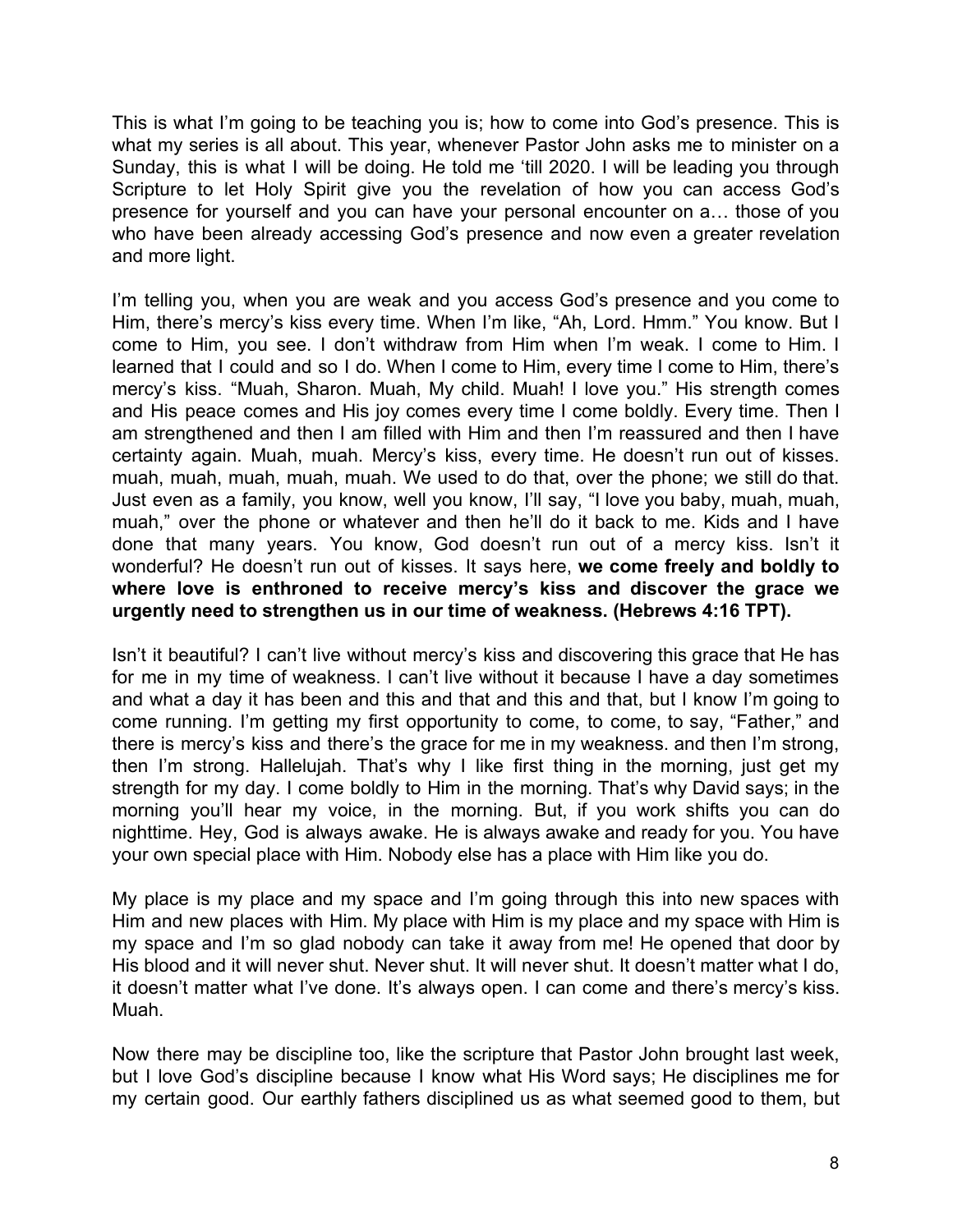He disciplines us for our certain good so that we can become partakers of His own nature. Wow. "I cheerfully submit," it says the Amplified Bible in Hebrews, "I cheerfully submit to the Father of spirits."

You've heard this story before; I remember, I was disciplining one of my sons. I won't say, you know. Well, it was Brynn and he was little. I was disciplining him, and he said to me, "Mom, it's not fair, you don't get hidings. You don't get hidings." I said to him, "Ohhh my boy, you have no idea." I had the opportunity to explain to him; when I come to Him, you see, when you never come to Him, you won't even experience His discipline, wow. You won't even have a correction from Him. Oh, oh, and He's a loving Heavenly Father. He wants to bring correction for us for our certain good. You know.

Where was I going with this? I took the opportunity in His presence, *ja*. I said to him, "When I go to God, Brynn, and He corrects me and He disciplines me and He shows me," I said, "sometimes I wish it would rather just be here [*pointing to bum*], than here [p*ointing to heart*]." Because this, oh, I feel, you know? I feel that. But then, it's over quickly; it's over quickly. Because I say, "Yes, Lord. I see it, Lord. I know Your blood cleanses me from this. Thank You. You're cleansing me from this. Thank You, Lord. I see that. I'm going to exercise myself in that to not go there again. Thank You, Thank You, Thank You, Lord."

It's like when I would discipline Garth and Brynn and when the discipline was over, it was over. I never brought that sin up again. God taught me how to do that from His Word. I parallel disciplined them, like in parallel to how He was disciplining me. When it's over, it's over. I don't bring it up again. As far as the east is from the west, so far have I removed that sin from you. That thing that I had to correct you about then, it's gone. It's gone. It's over. We're not talking about that again. Oh, Jesus is wonderful. That's what the Blood of Jesus was shed for; to have this kind of intimacy with Him. Mercy's kiss, right?

Then the Lord gave me those scriptures and then He continued, and He said; *Sharon, they draw back instead of drawing near. They draw back from Me. They draw back from Me instead of drawing near.* King James, Hebrews 10:38, **<sup>38</sup>Now the just shall live by faith: but if any man draw back,** don't draw back from Him, **if any man draw back my soul shall have no pleasure in him. (Hebrews 10:38 KJV)**. Okay. He has no pleasure with it because it means I don't believe You; I'm not coming near to You. What kind of father is going to be pleased with that? Loving heavenly Father. Loving any father. It doesn't please Him because it pleases Him when you live by faith and you trust Him, what He's promised you, right?

So, and then He said this to me; *They work with their own conscience. Their own consciousness of themselves and I've dealt with the evil conscience through the Blood of My Son. Now they must also.* And then He reminded me of a message I brought to you a few years ago, but I will finish with what He instructed me before I bring to you an extract from that message*. They can overcome him with faith in the Blood of My Son*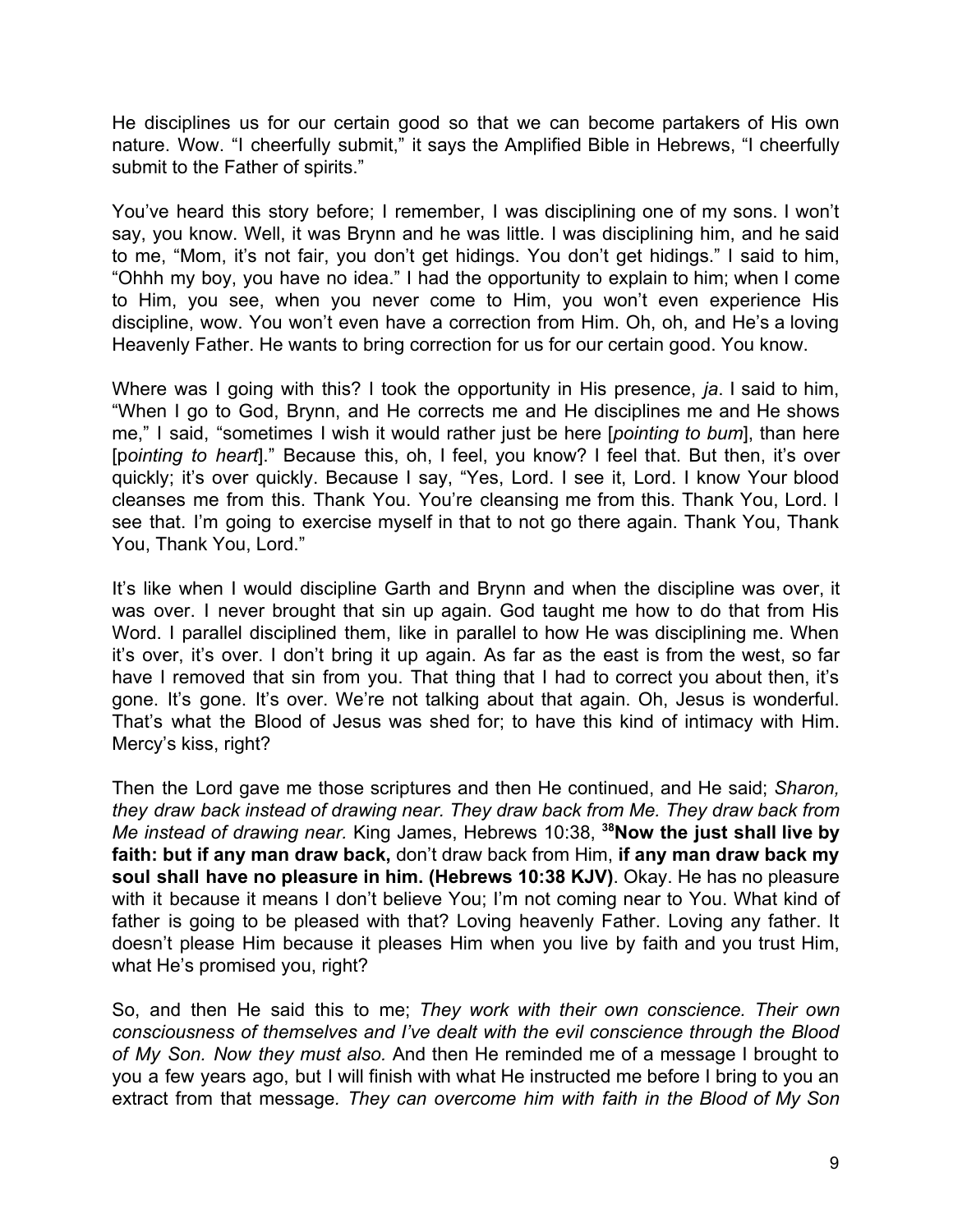*and what it accomplished spiritually once and for all. Now all can come. Jesus' Blood was shed so that they can come.*

Then this is how the Father put it to me; *Jesus came to Me, the Father, so I can send the Spirit of My Son to all of My children, to be their everything. They have all that they need. They all have all they need to come, to draw near to Me.* If you are not wanting to draw near to Him, it's yourself and the devil. The Holy Spirit will always pull you, no matter what state you're in; the Holy Spirit will always pull you to the Father because of the Blood. Because the Holy Spirit works with what the Blood accomplished. The Blood accomplished that. So, if ever you feel like, "I can't enter; I'm not going to enter." It's yourself or you're listening to the enemy and both of those God doesn't want in this house for it to be an excuse anymore. Not in this house where we have taught you over and over and over again about the Power of the Blood.

He accuses you. Now, He told me, He told me to teach you this in context of Project Strike. He comes to accuse you so you won't have the confidence to believe and trust Him for supernatural increase properly. You'll do it kind of half-heartedly and doubtingly and so, a double-minded won't receive anything. He accuses you about yourself so you won't have the confidence to believe in trusting for supernatural increase properly, wholeheartedly, and confidently.

So, Pastor John said in his message; *The blood of the lamb on the door, the blood of the lamb on the door,* and you start with the blood. So, I start with the Blood. Now I'm just going read through this to you and then I'm done. This is the extract of what I taught you a few years ago.

The major activity of Satan against Christians is to accuse them. The major activity of Satan against you and I is to accuse us. If you are feeling condemned, it's not the Holy Spirit. His chief work is to accuse. Revelation 12:10 and 11, you must see the scripture, you must see the scripture. Revelation 12:10 and 11. **<sup>10</sup>And I heard a loud voice saying in heaven, Now have come salvation, and strength, and the Kingdom of our God, and the power of His Christ: for the accuser of our brethren is cast down, which accused them before our God day and night. <sup>11</sup>And they overcame him by the blood of the Lamb (Revelations 12:10-11 KJV).** They overcame him by the blood of the Lamb, that's why you can overcome him.

We see here that Satan accuses the brethren day and night. He accuses you and me. He is the accuser in our conscience and his accusation can cause us to become weak and completely powerless. He accuses people to such an extent that they consider themselves useless and they lose all their ground to deal with him. If you're letting him do that to you, you're letting him do that to you. You saw the scripture now that you can overcome him by the Blood. If the only thing you do is when he's accusing you, go; the Blood, the Blood, the Blood, the Blood, the Blood, the Blood, the Blood of Christ, the Blood of Jesus, the Blood of Jesus, the Blood of Jesus, the Blood, the Blood, speak to the Blood, Satan, speak to the Blood. It's cleansed me from all of that.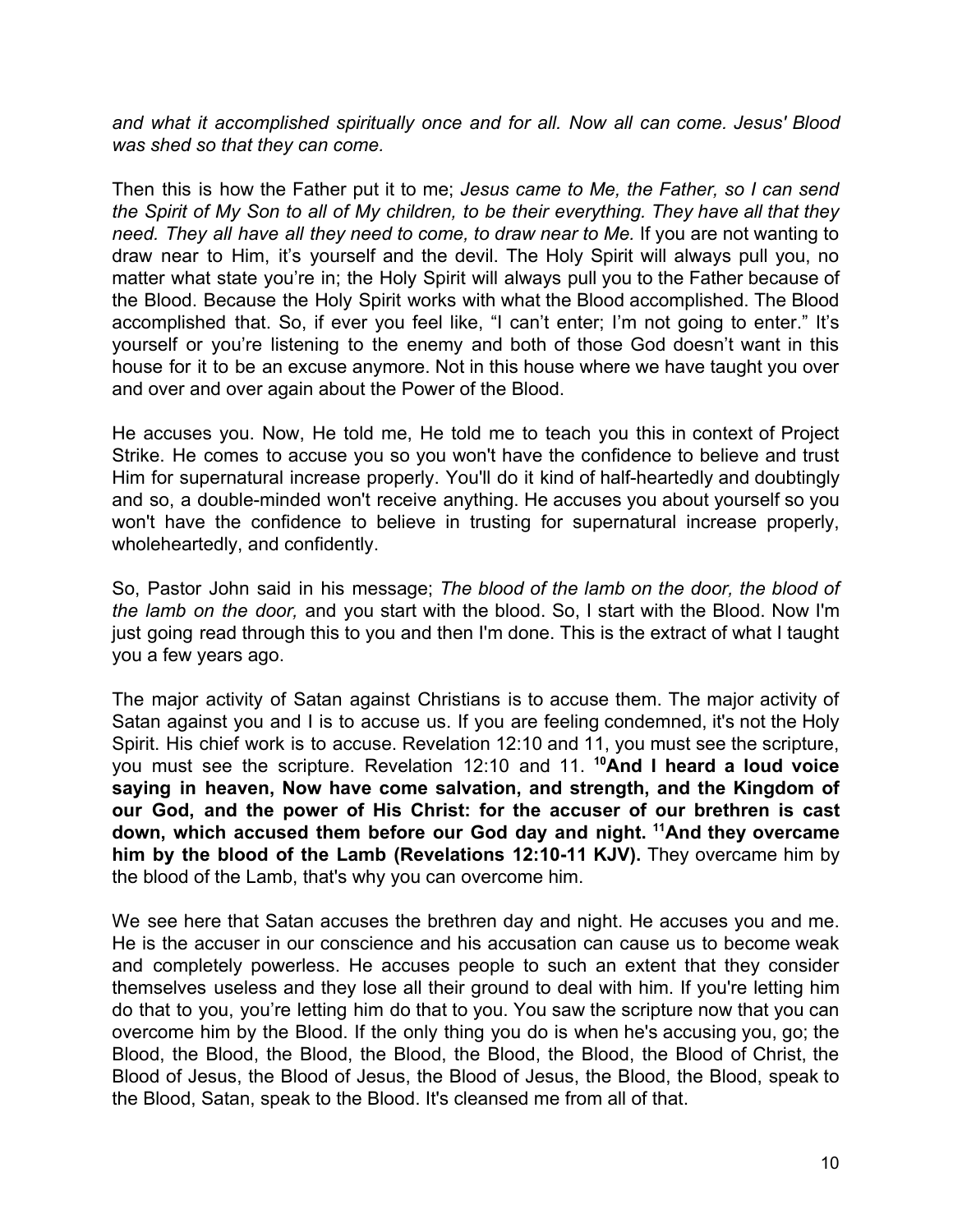We are not saying that there is no need to deal with sin, but that's where you and God in the secret place do it, you see. If you're not doing it, Satan's going to bash you over the head 'till you are reeling from it.

We're not saying there's no need to deal with sin, but how do I deal? We deal with sin while I receive my correction from God and when I come to church here on a Sunday and I receive the message, I'm receiving correction, I'm receiving discipline, I'm receiving instruction. It says here; we are not saying that there's no need to deal with sin. We must have a keen sense towards sin. Sin is a twisted way. It's a way that you've developed and walking in that's harming you. It's not like something weird and religious, whooo sin, sin, sin, you know. Wicked. Wicked comes from the word *wicker*. Wicker like a wicker chair or wicker basket. It's a twisted way. It's twisted, it's twisting you. You're not walking like a son can walk - free. Alright.

And so it says here; but we should not, we must have a keen sense towards sin and then I get mercy's kiss and I received the grace, okay, to change that, but it says here we should not accept the accusations of Satan. You should not. You should not. You should not. You should not accept the accusations of Satan. Once a child of God accepts Satan's accusations, all day long he will feel that he is wrong. All day long he will feel that he is wrong. When he wakes up in the morning, he feels that he is wrong. When he begins to pray, he feels like he is wrong. He does not even believe that God will answer his prayers. When he thinks about sharing something with another Christian, he feels it's no use for he himself is not right. When he gives an offering to the Lord, he wonders how the Lord could accept such an offering from a person such as he. From morning to evening they are consumed with thoughts of their own worthlessness, whether they are working, resting, walking, reading the scriptures, praying, there is not a single moment that they are not considering how worthless they are. This is the accusation of Satan. This is the accusation of Satan.

No one who accepts accusations can overcome and have victory. Many times when we are engrossed with the thought of our own weakness it is easy for us to mistakenly think this to be Christian humility. Listen to this, people; don't mistake it for humility. "Well I'm just weak, you know, I'm just weak." Let me read that again to you. Many times, when we are engrossed with the thoughts of our own weakness, it is easy for us to mistakenly think this to be Christian humility. "I'm just nothing, you know, I'm just, no, you know, I'm not worthy." Not realizing that we are suffering the harmful effects of Satan's accusations. We must not lightly esteem the accusations of Satan. His chief work is to accuse us and he does it day and night without ceasing and it is this work that we must overcome.

How can we overcome the accusations? By the Blood of the Lamb. We just read it; by the Blood. That's what I say, that is what I say, I say it just like you do: "The Blood, the Blood, the Blood, the Blood, the Blood. The Blood frees me, the Blood releases me, I am unchained now by the Blood. I unchain myself from these accusations."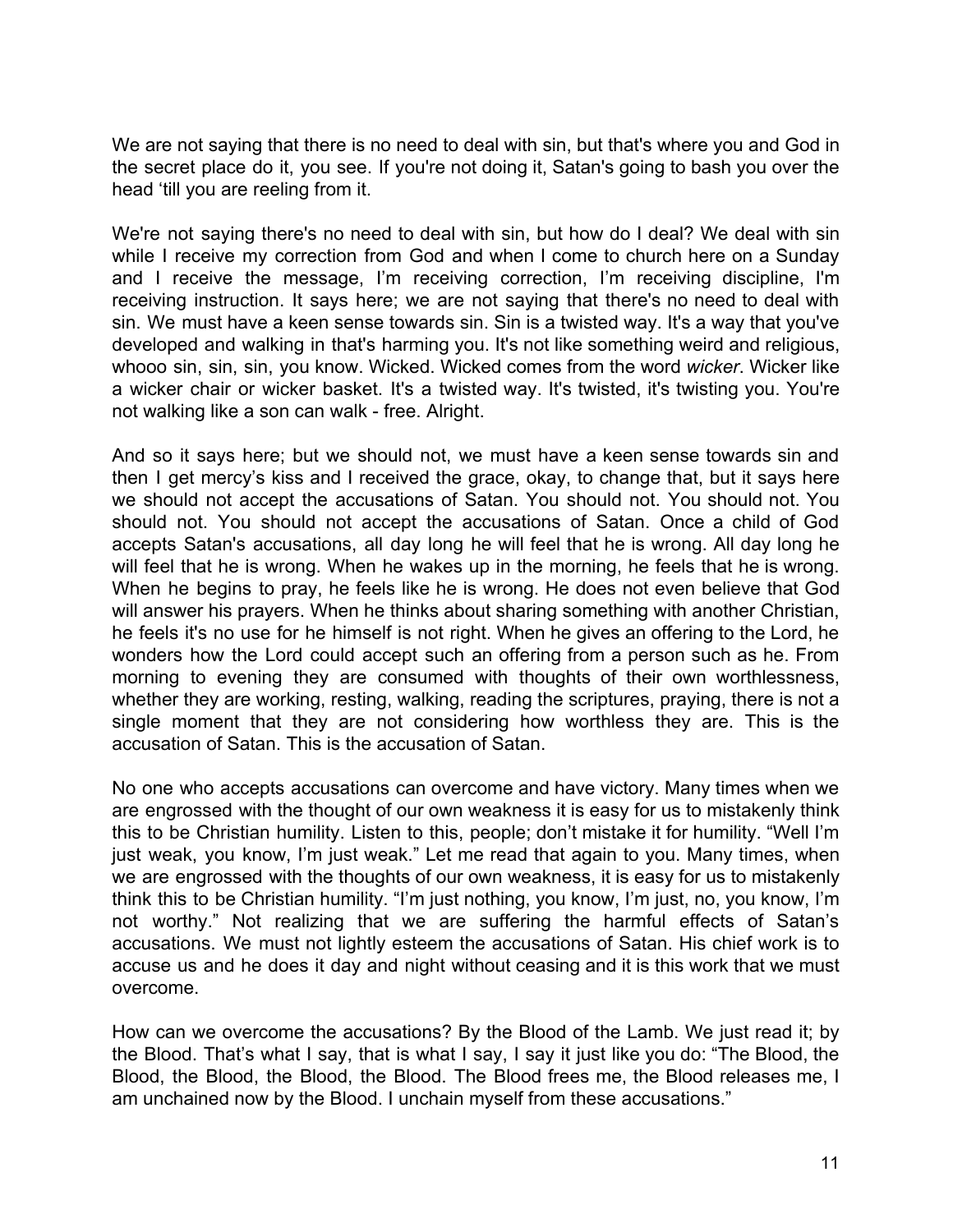Wow, I need to continue with this the next time, but it says here, the Lord knows we have sinned so He has prepared the Blood. The Lord has no way for one who willingly accepts Satan's accusations. No one who believes in the precious Blood can at the same time receive Satan's accusations. Anyone who accepts the accusations of Satan denies the power of Blood. Either one or the other of these must go. It takes a moment of time for a man to receive Christ as Saviour, but it's a lifelong matter to face the accusations of Satan. If we recognize the value of the Blood, there will be a great increase of peace and joy in Christians on the earth.

God desires to deliver us from many senseless accusations. He wants to break these chains. I'm just trying to find out this… It's especially, when I have sinned, that I must not receive his accusations. Especially when I did do it, because you did it and he comes to you and goes *ya ya, neh, yes, you see, worthless, nah, nah, nah.* It's especially when I did do it that I don't receive these accusations. What do I do? I go boldly to receive mercy's kiss, to find grace to help me in my time of weakness.

Isn't this good news? This is my best news. This is my best news. That's what makes me bold to strike. That's what makes me bold to strike. Although we don't know the immense value of the Blood, I can still say, "Lord, I apply the Blood now according to Your estimation of it." Oh, there is so much good stuff here people. All sin means any sin, whether big or small. This is the Word of God. We must not only reject the accusations which are without cause, but we must also reject all the accusations which have cause. Isn't that good news? That I can reject the accusation that has cause? I can reject the accusation that has cause because of the Blood.

When God's children have done something wrong, they need only the Blood of Jesus His Son, not the accusations of Satan. It's the power of the precious Blood which is needed for sin, not accusation. God's Word never says that after we have sinned, we need accusation. God's Word never says, "You've sinned, now you need accusation." [*Laughter*] I'm so glad you find it ridiculous because now you're going to really be able to deal with the devil on another level to not receive it especially. He doesn't say when you've sinned, now you must receive accusation. Let Me accuse you. No, no. Let Me cleanse you; 1 John 1:9. Let Me cleanse you from it and get on with your wonderful life in Me.

How much time I've got left? I'm done hey, Chris? I'm almost done. I'm just enjoying this even for myself. To remind myself of this preciousness makes me more bold to enter, to go and get mercies kiss for myself. Hallelujah.

God's Word never says that after we have sinned, we need accusation. The thing that is worthy here is when you come and you do sin, come to Him, acknowledge it, confess it, that's 1 John 1:9, **<sup>9</sup>He is then faithful and just to forgive you and cleanse you from the unrighteousness of it (1John 1:9 NKJV).** If we have confessed it then what more can be said? Immediately you acknowledge your sin to Him - you receive forgiveness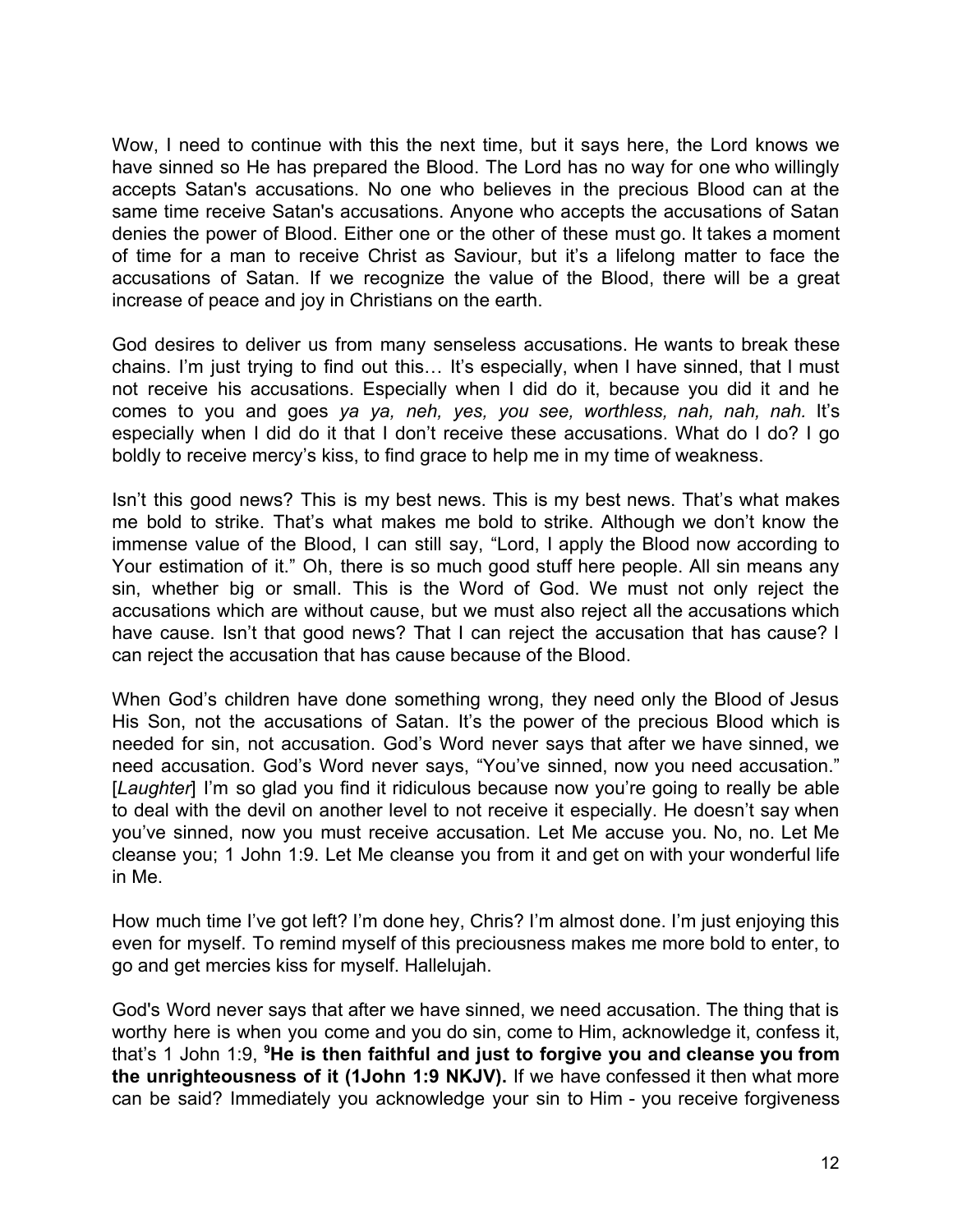immediately. You receive forgiveness immediately. You don't receive accusation and then forgiveness. No! You receive forgiveness immediately and then He'll talk to you and show you how you can do better. Hallelujah. Glory to God.

Immediately He will cleanse you from it. Then He said this to me at that time; *seventy times seven*. I said, "How many times will You do that for me in a day God?" "Seventy times seven." I said, "Wow! Really?" "Ja, if I expect you to forgive your neighbour seventy times seven in a day, what do you think? I can't do that? You think I'm not going to keep My word?" I said, "Lord, You are wonderful. You are wonderful."

Don't think that if you consider more how sinful you are, you will be a little more holy or that if you have more feeling towards your sin, you will be more holy. No! We must ask ourselves one thing only; how do I treat the Blood of the Lord Jesus? It's true that I've sinned, but His Blood cleanses me from all sin. All sin means; great sin or small sin, recollected sin or forgotten sin, visible sin or invisible sin, sin we think can be forgiven, sin we do not think can be forgiven. The Blood of Jesus does not wash away one or two sins or even many sins. It cleanses us from all sins. Before God, we are clean because we have the precious Blood. We should not believe in the accusations more than we believe in the precious Blood.

Every time we come before God, our only qualification is that we have been redeemed, not that we have advanced in our Christian life. Ah, I've so advanced in my Christian life. Really, now I'm bold with You God. I've been so good this week. [*Gagging noise*] I come, every time I come to Him. I come. A fresh new and living way. I come into the holiest by the Blood. By the Blood. No Christian can ever reach the stage where he can say, "I'm been doing pretty well recently, now I can worship, now I can pray boldly." "Aw, I've really been in the message this week. I've really had my word in the message. I can pray boldly and I can worship."

No, every time we come to God, our only ground, our only position is based upon the Blood. We must realize that no amount of spiritual growth can substitute for the effectiveness of the Blood. Even if someone is as spiritual as Apostle Paul or Brother Jerry or Pastor John, they still need the Blood, just like you and just like me, to stand before God. That is so good. We must be clear. We come into the presence boldly, only because of the Blood, not because of anything else.

Did you get something out of this today? Wow wasn't this wonderful? Isn't this liberating stuff? Hey? Isn't this amazing? I'm glad I came to hear this word this morning. It's made me more bold now for my strike, my project strike. It's made me more bold because I'm going to deal with the devil's accusations on another level now because I'm getting my supernatural increase. I'm getting those areas that I need to victory in. I'm getting them done this year. Every single one, every single one. My contact seed. Glory, glory, glory, hallelujah.